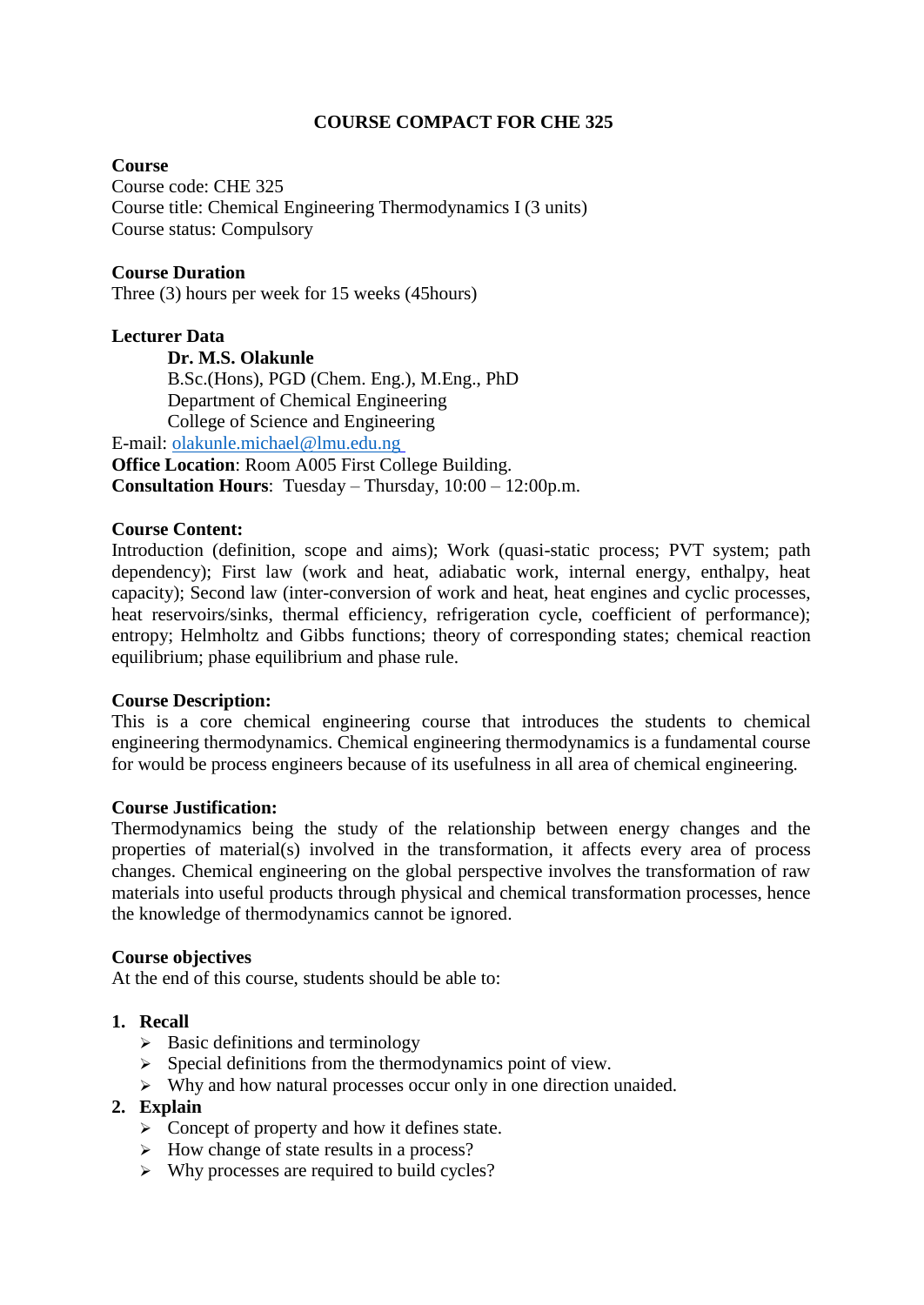- $\triangleright$  Differences between work producing and work consuming cycles.
- $\triangleright$  What are the coordinates on which the cycles are represented and why?
- $\triangleright$  How some of the work producing cycles work?
- $\triangleright$  Evaluate the performance of cycle in totality.
- $\triangleright$  How to make energy flow in a direction opposite to the natural way and what penalties are to be paid?
- $\triangleright$  How the concept of entropy forms the basis of explaining how well things are done?
- $\triangleright$  How to gauge the quality of energy?

## **3. Calculate and determine:**

- $\triangleright$  heat requirements of thermal power plants and other heat engines.
- $\triangleright$  efficiencies and relate them to what occurs in an actual power plant.
- $\triangleright$  properties of various working substances at various states.
- $\triangleright$  what changes of state will result in improving the performance.
- $\triangleright$  how much of useful energy can be produced from a given thermal source.

## **4. Analysis**

- $\triangleright$  Compare the performance of various cycles for energy production.
- $\triangleright$  Explain the influence of temperature limits on performance of cycles.
- $\triangleright$  Draw conclusions on the behavior of a various cycles operating between temperature limits.
- $\triangleright$  How to improve the energy production from a given thermal source by increasing the number of processes and the limiting conditions thereof.
- $\triangleright$  Assess the magnitude of cycle entropy change.
- $\triangleright$  What practical situations cause deviations form ideality and how to combat them.
- $\triangleright$  Why the temperature scale is still empirical?
- $\triangleright$  Assess the other compelling mechanical engineering criteria that make thermodynamic possibilities a distant dream.

### **5. Evaluation**

- $\triangleright$  Assess which cycle to use for a given application and source of heat
- $\triangleright$  Ouantify the irreversibilites associated with each possibility and choose an optimal cycle.
- $\triangleright$  chemical reaction equilibrium;
- $\triangleright$  phase equilibrium and phase rule.

### **Course Requirement:**

To be able to flow well in this course, students should have at least attended lectures in the following courses GEC 220, GEC 221 and CHE 221 which would provide a good basis for them to better comprehend the knowledge that will be acquired in the course.

## **Method of Grading:**

| S/N | Grading                  | Score $(\%)$ |
|-----|--------------------------|--------------|
|     | Test                     |              |
|     | Assignment               |              |
|     | Group project            |              |
|     | <b>Final Examination</b> |              |
|     | Total                    |              |

## **Course Delivery Strategies:**

Lecture and group assignment method complimented with tutorials will be adopted. In the tutorials, practice questions will be treated by the students guided by the course instructor.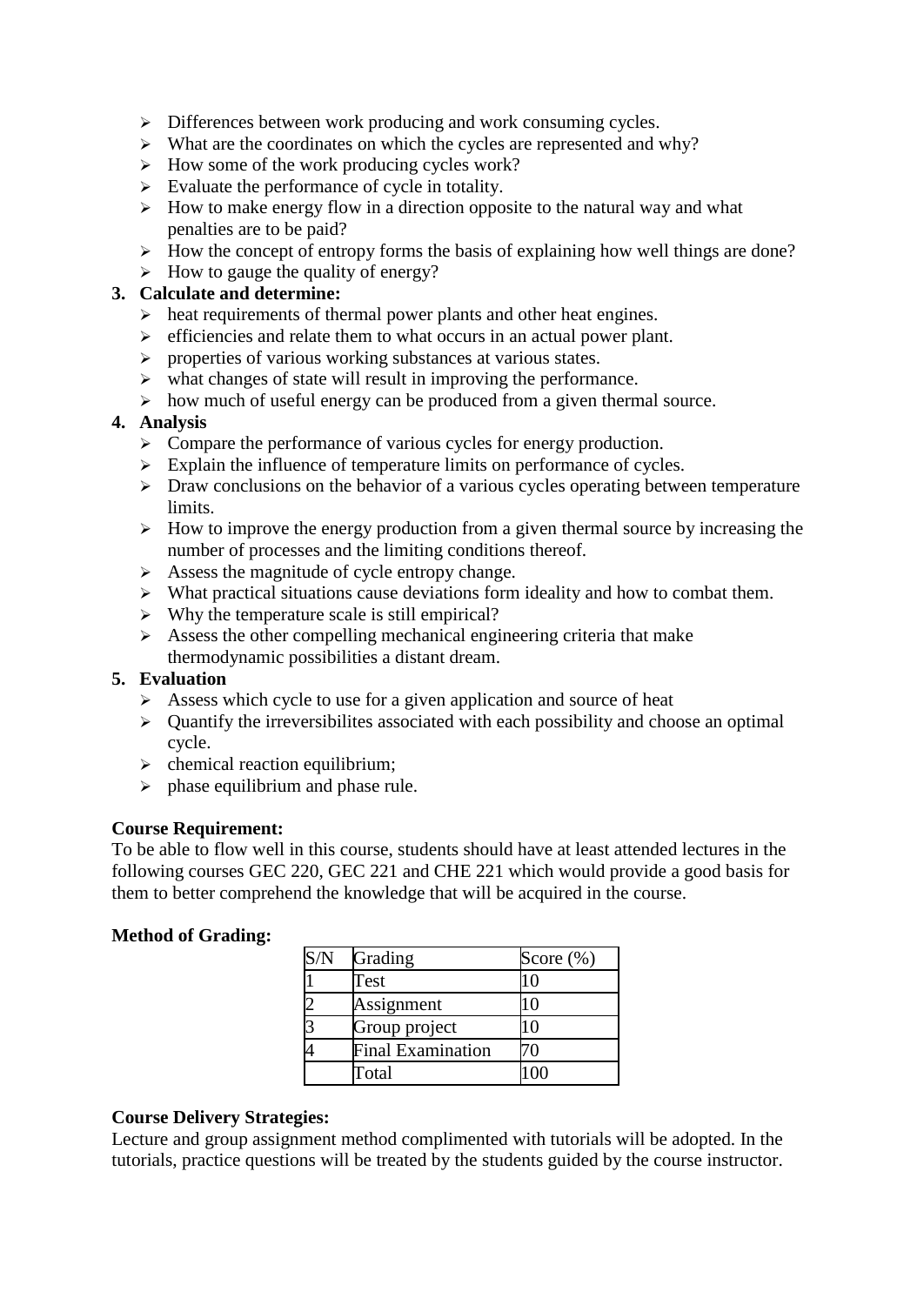Students may sometimes be grouped for the tutorial classes and group assignment will also be given to students.

| Week           | Topic                                                                    | Objectives                                                                                                                                                                                                                                                                                                                                                                                                                                                                                                                                                                                              | Description                                                                                                                                                                                                                                                                                                                                                                                                                                                                                                                                                                                                                                                                      |
|----------------|--------------------------------------------------------------------------|---------------------------------------------------------------------------------------------------------------------------------------------------------------------------------------------------------------------------------------------------------------------------------------------------------------------------------------------------------------------------------------------------------------------------------------------------------------------------------------------------------------------------------------------------------------------------------------------------------|----------------------------------------------------------------------------------------------------------------------------------------------------------------------------------------------------------------------------------------------------------------------------------------------------------------------------------------------------------------------------------------------------------------------------------------------------------------------------------------------------------------------------------------------------------------------------------------------------------------------------------------------------------------------------------|
|                | Introduction<br>(definition, scope and<br>aims)                          | At the end of this topic, students<br>should be able to:<br>$\triangleright$ Identify<br>the<br>various<br>terminologies associated with<br>thermodynamics through the<br>precise definition of basic<br>concepts to form a sound<br>foundation<br>for<br>the<br>development of the principles<br>of thermodynamics.<br>$\triangleright$ Explain the basic concepts of<br>thermodynamics<br>such<br>as<br>system, state, state functions,<br>equilibrium,<br>process,<br>and<br>cycle.<br>$\triangleright$ Discuss and review properties<br>of a system and define various<br>thermodynamic properties. | First<br>Hour:<br>Thermodynamics;<br>Terminology; definition and scope,<br>System and Control Volume;<br>Characteristics of system boundary<br>and control surface; surroundings;<br>fixed, moving and imaginary<br>boundaries, examples.<br>Second Hour: Thermodynamic<br>state, state point, identification of a<br>state through properties; definition<br>and units, intensive and extensive<br>properties<br>Third<br>Hour:<br>Thermodynamic<br>equilibrium; definition, mechanical<br>equilibrium; thermal equilibrium,<br>chemical equilibrium. Zeroth law<br>of thermodynamics, Temperature<br>as an important property.<br>Study Question: P1.1, 1.3, 1.4, 1.5,<br>1.17 |
| $\overline{2}$ | Work (quasi-static<br>process;                                           | At the end of this topic, students<br>should be able to:                                                                                                                                                                                                                                                                                                                                                                                                                                                                                                                                                | First and Second Hour: Path and<br>quasi-static<br>process,<br>process,<br>cyclic and noncyclic processes;<br>Third Hour:<br>Restrained<br>and<br>unrestrained processes;<br><b>Study Question:</b>                                                                                                                                                                                                                                                                                                                                                                                                                                                                              |
| 3              | PVT system; path<br>dependency); theory<br>of corresponding<br>states I  | At the end of this topic, students<br>should be able to:<br>$\triangleright$ Define<br>identify<br>and<br>pure<br>substances<br>$\triangleright$ Explain the behaviour of pure<br>substances using the PV, PT<br>and TV diagrams.<br>$\triangleright$ Differentiate between ideal and<br>real gases<br>$\triangleright$ Evaluate the properties of ideal<br>and real gases using equation<br>of state.                                                                                                                                                                                                  | First Hour: Definition of a pure<br>substance, phase of a substance,<br>triple point and critical points.<br>Sub-cooled liquid, saturated liquid,<br>vapour<br>pressure, two<br>phase<br>mixture of liquid and vapour,<br>saturated vapour and superheated<br>vapour states of a pure substance,<br>Second Hour: Representation of<br>pure substance properties on p-T<br>and p-V diagrams. Differences<br>between perfect, ideal and real<br>Equation<br>of<br>gases.<br>state.<br>Evaluation of properties of perfect<br>and ideal gases<br>Third Hour: Class activity<br>Study Question: P3.1, 3.30 – 3.35                                                                    |
| $\overline{4}$ | PVT system; path<br>dependency); theory<br>of corresponding<br>states II | At the end of this topic, students<br>should be able to:<br>$\triangleright$ apply<br>the<br>generalized<br>expressions of the equation of<br>of<br>the<br>3-Parameter<br>state<br>corresponding states.                                                                                                                                                                                                                                                                                                                                                                                                | First Hour: Introduction. Van der<br>Waal's Equation of state, Van der<br>Waal's<br>constants in terms of<br>critical properties, Other equations<br>of state (cubic and higher order)<br>Second<br>Hour:<br>law<br>of                                                                                                                                                                                                                                                                                                                                                                                                                                                           |

# **LECTURE CONTENT**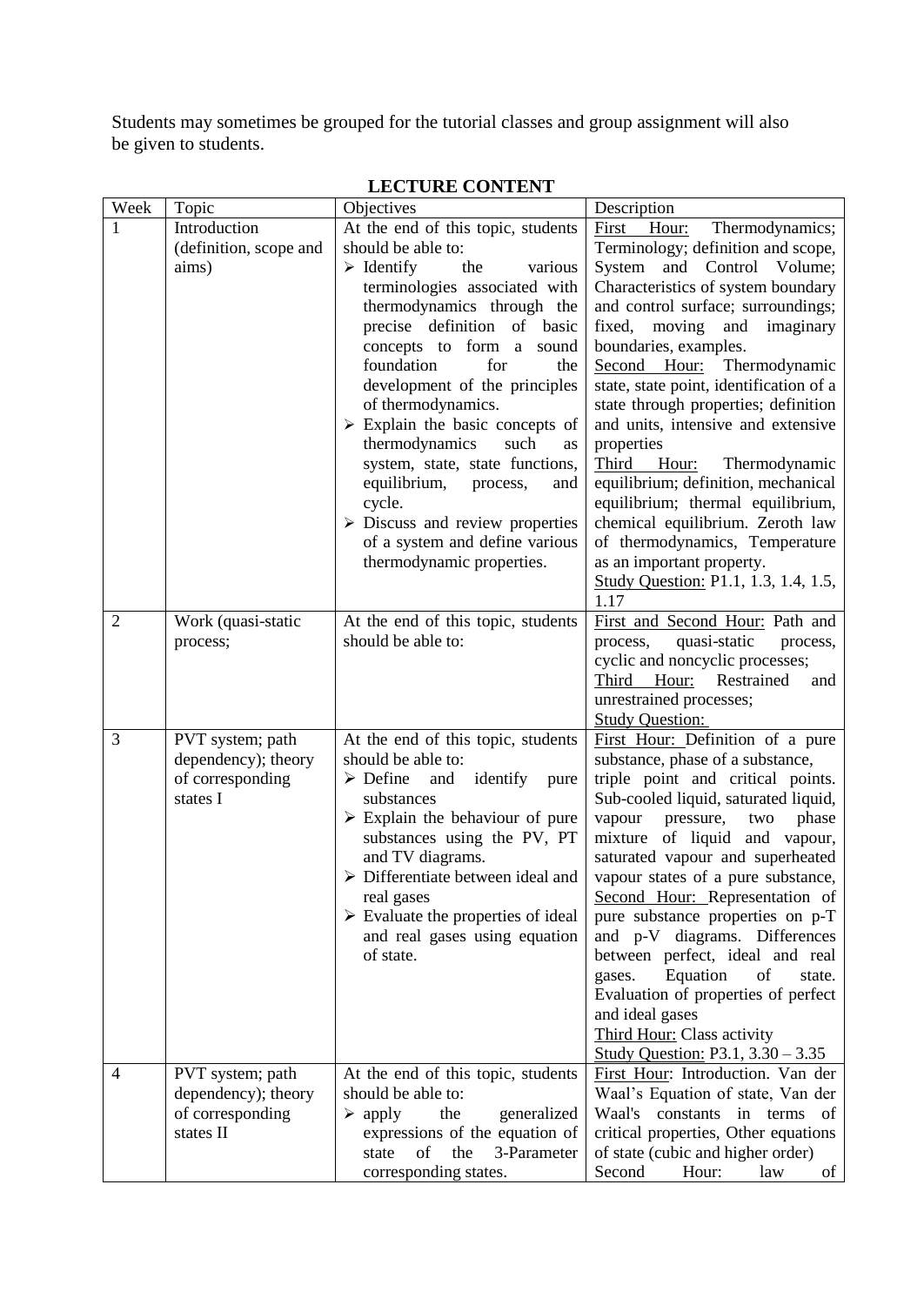| 5      | First law (work and<br>heat, adiabatic work,<br>internal energy,<br>enthalpy, heat<br>capacity) I                                            | At the end of this topic, students<br>should be able to:<br>$\triangleright$ define and derive the 1 <sup>st</sup> law of<br>thermodynamics for closed and<br>open systems<br>$\triangleright$ apply the 1 <sup>st</sup> law expression in<br>thermodynamic<br>solving<br>problem<br>$\triangleright$ explain and use the concept of<br>internal energy and enthalpy in<br>estimating process parameters.                                                     | corresponding<br>states,<br>compressibility factor;<br>compressibility chart.<br>Third Hour: Class activity and<br>Tutorials<br>First Hour: Statement of the First<br>law of thermodynamics for a<br>cycle, derivation of the First law of<br>processes,<br>Second Hour: Energy, internal<br>energy as a property, components<br>of<br>energy, thermodynamic distinction<br>between energy and work; concept<br>of enthalpy, definitions of specific<br>heats at constant volume and at<br>constant pressure.<br><b>Third Hour: Tutorials</b>               |
|--------|----------------------------------------------------------------------------------------------------------------------------------------------|---------------------------------------------------------------------------------------------------------------------------------------------------------------------------------------------------------------------------------------------------------------------------------------------------------------------------------------------------------------------------------------------------------------------------------------------------------------|-------------------------------------------------------------------------------------------------------------------------------------------------------------------------------------------------------------------------------------------------------------------------------------------------------------------------------------------------------------------------------------------------------------------------------------------------------------------------------------------------------------------------------------------------------------|
| 6      | First law (work and<br>heat, adiabatic work,<br>internal energy,<br>enthalpy, heat<br>capacity) II                                           | At the end of this topic, students<br>should be able to:<br>$\triangleright$ apply the 1 <sup>st</sup> law expression in<br>thermodynamic<br>solving<br>problem<br>$\triangleright$ analyse thermal systems using<br>first<br>law<br>the<br>of<br>thermodynamics.                                                                                                                                                                                             | <b>Study Question:</b><br>First Hour: Extension of the First<br>law to control volume; steady<br>state-steady flow energy equation,<br>Second Hour:<br>Important<br>applications such as flow in a<br>nozzle, throttling, and adiabatic<br>mixing etc. analysis of<br>unsteady processes, case studies.<br>Third Hour: Tutorials<br><b>Study Question:</b>                                                                                                                                                                                                  |
| $\tau$ |                                                                                                                                              | Mid-Semester Continuous Assessment/Test                                                                                                                                                                                                                                                                                                                                                                                                                       |                                                                                                                                                                                                                                                                                                                                                                                                                                                                                                                                                             |
| 8      | Second law (inter-<br>conversion of work<br>and heat, heat engines<br>and cyclic processes,<br>heat reservoirs/sinks,<br>thermal efficiency, | At the end of this topic, students<br>should be able to:<br>$\triangleright$ critique<br>discuss<br>and<br>the<br>limitations of the first law that<br>led to the postulation of the<br>second law.<br>$\triangleright$ define the various statements<br>the<br>of<br>second<br>law<br>of<br>thermodynamics<br>$\triangleright$ illustrate<br>reversible<br>and<br>irreversible<br>processes<br>by<br>identifying the factors that may<br>be responsible<br>≻ | Identifications<br>First Hour:<br>of<br>of<br>directions<br>of<br>occurrences<br>natural<br>processes, Offshoot of 2nd law<br>from the Ist law. Kelvin-Planck<br>statement of the Second law of<br>Thermodynamic;<br>Second Hour: Clasius's statement<br>of Second law of Thermodynamic;<br>Equivalence of the two statements;<br>Third Hour:<br>Definition<br>of<br>Reversibility,<br>examples<br>of<br>reversible<br>and<br>irreversible<br>processes; factors that make a<br>process irreversible, Reversible<br>heat engines;<br><b>Study Question:</b> |
| 9      | Second law (inter-<br>conversion of work<br>and heat: refrigeration<br>cycle, coefficient of<br>performance)                                 | At the end of this topic, students<br>should be able to:<br>$\triangleright$ List various<br>devices<br>that<br>converts work to heat and vice<br>versa<br>$\triangleright$ Discuss thermodynamic cycles<br>within<br>that<br>operate<br>each                                                                                                                                                                                                                 | First Hour: Devices converting<br>heat to work and vice versa in a<br>thermodynamic<br>cycle,<br>thermal<br>reservoirs. heat engine<br>Second Hour: heat pump systems<br>and their analyses.<br>Third Hour: Class activity and                                                                                                                                                                                                                                                                                                                              |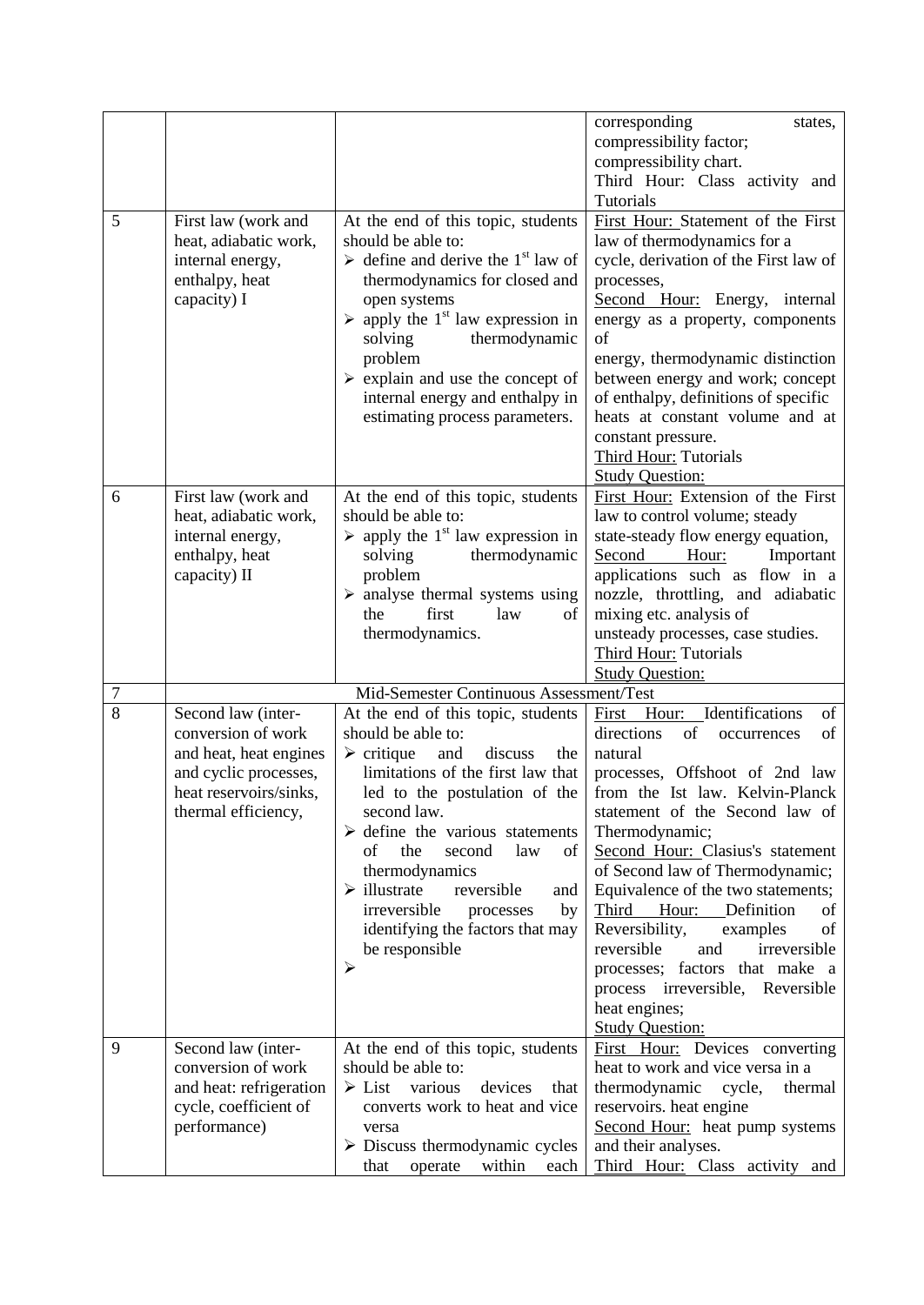|    |                       | device.                                                            | tutorials                                  |
|----|-----------------------|--------------------------------------------------------------------|--------------------------------------------|
|    |                       | $\triangleright$ estimate the efficiencies and                     | <b>Study Question:</b>                     |
|    |                       | coefficient of performances of                                     |                                            |
|    |                       | heat engines and heat pumps                                        |                                            |
|    |                       | respectively.                                                      |                                            |
| 10 | Entropy; Helmholtz    | At the end of this topic, students                                 | First Hour: Entropy; definition, a         |
|    | and Gibbs functions;  | should be able to:                                                 | property, principle of increase            |
|    |                       | $\triangleright$ define entropy and discuss its                    | of<br>entropy,<br>entropy<br>as<br>a       |
|    |                       | significance to thermodynamic                                      | quantitative test for irreversibility,     |
|    |                       | processes                                                          | Second Hour: Calculation<br>of             |
|    |                       | $\triangleright$ explain<br>irreversibility<br>in                  | entropy, role of T-s diagrams,             |
|    |                       | processes                                                          | representation of heat quantities;         |
|    |                       | $\triangleright$ interprete<br>degradation<br>of                   | Third Hour: Tds<br>relations,              |
|    |                       | energy in thermal system and                                       | Available and unavailable energy.          |
|    |                       | compute<br>efficiencies<br>of                                      | <b>Study Question:</b>                     |
| 11 | chemical reaction and | thermal systems.<br>At the end of this topic, students             | introduction<br>First Hour:                |
|    | Phase equilibria I    | should be able to:                                                 | to<br>Chemical reaction equilibrium        |
|    |                       | $\triangleright$ explain the basic concept of                      | Second Hour: Stoichiometry and             |
|    |                       | chemical reaction equilibrium                                      | chemical<br>equilibrium<br>constant        |
|    |                       | $\triangleright$ Determine<br>the<br>equilibrium                   | determination                              |
|    |                       | composition for a system with                                      | Third Hour: Balancing of chemical          |
|    |                       | a single chemical reaction and                                     | given complete<br>reactions<br>or          |
|    |                       | multiple<br>with<br>chemical                                       | incomplete set of reactants and            |
|    |                       | reactions given the reaction                                       | products.                                  |
|    |                       | stoichiometry,<br>temperature,                                     | <b>Study Question:</b>                     |
|    |                       | and pressure.                                                      |                                            |
|    |                       | $\triangleright$ Describe<br>the<br>role<br>of                     |                                            |
|    |                       | thermodynamics vs. the role of                                     |                                            |
|    |                       | kinetics in the consideration of                                   |                                            |
|    |                       | chemical reactions in chemical                                     |                                            |
|    |                       | processes.<br>$\triangleright$ Write a balanced chemical           |                                            |
|    |                       | reaction given a complete or                                       |                                            |
|    |                       | incomplete set of reactants and                                    |                                            |
|    |                       | products. Define the extent of                                     |                                            |
|    |                       | reaction and the stoichiometric                                    |                                            |
|    |                       | coefficient.                                                       |                                            |
|    |                       | $\triangleright$ Use thermochemical data to                        |                                            |
|    |                       | determine<br>the<br>equilibrium                                    |                                            |
|    |                       | chemical<br>for<br>constant<br>a                                   |                                            |
|    |                       | reaction<br>given<br>at<br>any                                     |                                            |
|    |                       | temperature.                                                       |                                            |
| 12 | chemical reaction and | At the end of this topic, students                                 | First Hour: Introduction to phase          |
|    | phase equilibria II   | should be able to:                                                 | equilibria                                 |
|    |                       | $\blacktriangleright$ For a determined reaction                    | Second Hour: Application of phase          |
|    |                       | stoichiometry and initial reactant                                 | rule and Gibbs function                    |
|    |                       | composition, write the                                             | Third Hour: Use of minimization            |
|    |                       | equilibrium constant in terms of<br>the extent of reaction for gas | of Gibbs energy.<br><b>Study Question:</b> |
|    |                       | phase, liquid-phase, and                                           |                                            |
|    |                       | heterogeneous reactions for ideal                                  |                                            |
|    |                       | or non-ideal                                                       |                                            |
|    |                       | systems.                                                           |                                            |